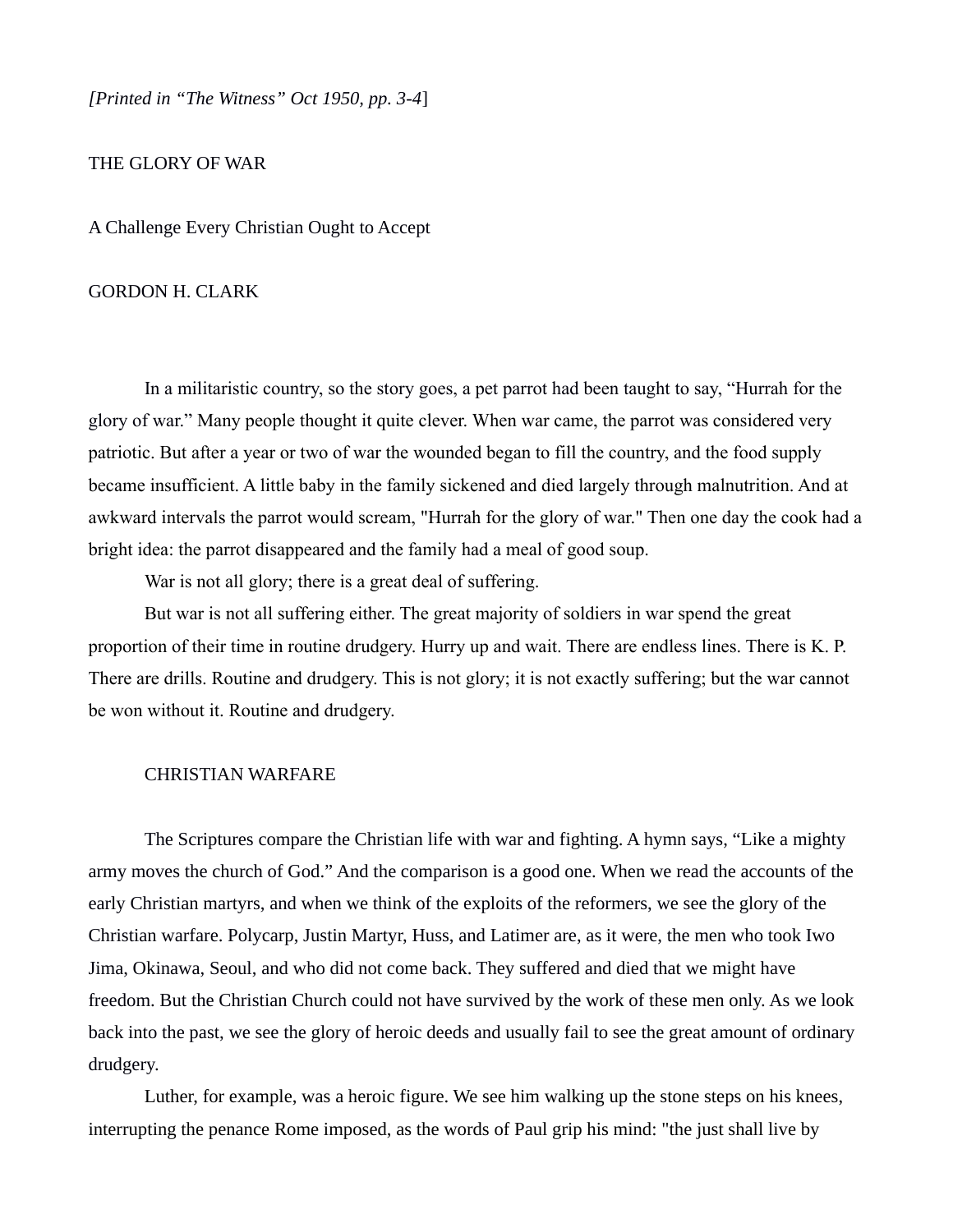faith;" But we may forget that he had to gather enough food to keep his ministerial students fed. We easily regard his translation of the Bible as a mighty accomplishment; but we are apt to forget the many hours he spent puzzling over grammatical constructions. His dominant position in the Protestant Reformation, the respect that he could command, and the church that he built so largely by his own efforts are matters of profound admiration; but did he not make many foolish mistakes along the way, was he not compelled to argue and persuade long and patiently with those who did not see clearly, was not ninety per cent of his time occupied with just plain hard work?

And so it is with us today also. We are still fighting the Christian warfare. There is still an element of grandeur and glory. The faithful disciples of Jesus Christ, those who trust for eternal salvation in his shed blood, face a world with devils filled who threaten to undo us. John Dewey and his followers in a book, *Naturalism and the Human Spirit,* have launched a vicious attack on supernaturalism. For them there is no God, no heaven, no immortality. And since this type of thinking prevails so largely in this country, and particularly in the lower levels where Dewey's educational theories have almost complete control, the war is as glorious as the enemy is terrible. Then also there is the modernistic Federal Council of Churches. These churches make a pretense of being Christian. They do not deny God or heaven; rather they talk very piously and use many of the Scriptural phrases. But examination shows that the phrases in their mouths do not mean what such phrases mean in the Bible. They may, for example, speak of revelation, but for them revelation is not a communication of truth. They may speak of inspiration, but for them inspiration characterizes Shakespeare as truly as, even if to a lesser degree, it does the Bible. They believe in Christ as a great man whose example we ought to follow. But their attitude toward a revelation that is the infallible Bible, and toward a Christ who merits heaven for us by propitiating the wrath of God - in other words, their attitude toward Christianity is scarcely less antagonistic than that of John Dewey. A war ending in their defeat would indeed be glorious.

## HOW CHRISTIANS CAN FIGHT

But how can we fight this war? Few if any who read this magazine could go and argue with Dewey and his followers. Few if any could come to grips with the Federal Council. And many might with a good show of reason believe that such encounters would do little good. How then can we fight?

The answer is not glorious; it is routine and drudgery. Dewey is affecting the religious views of the children in your Sunday School - children who attend the public schools. They are taught from the